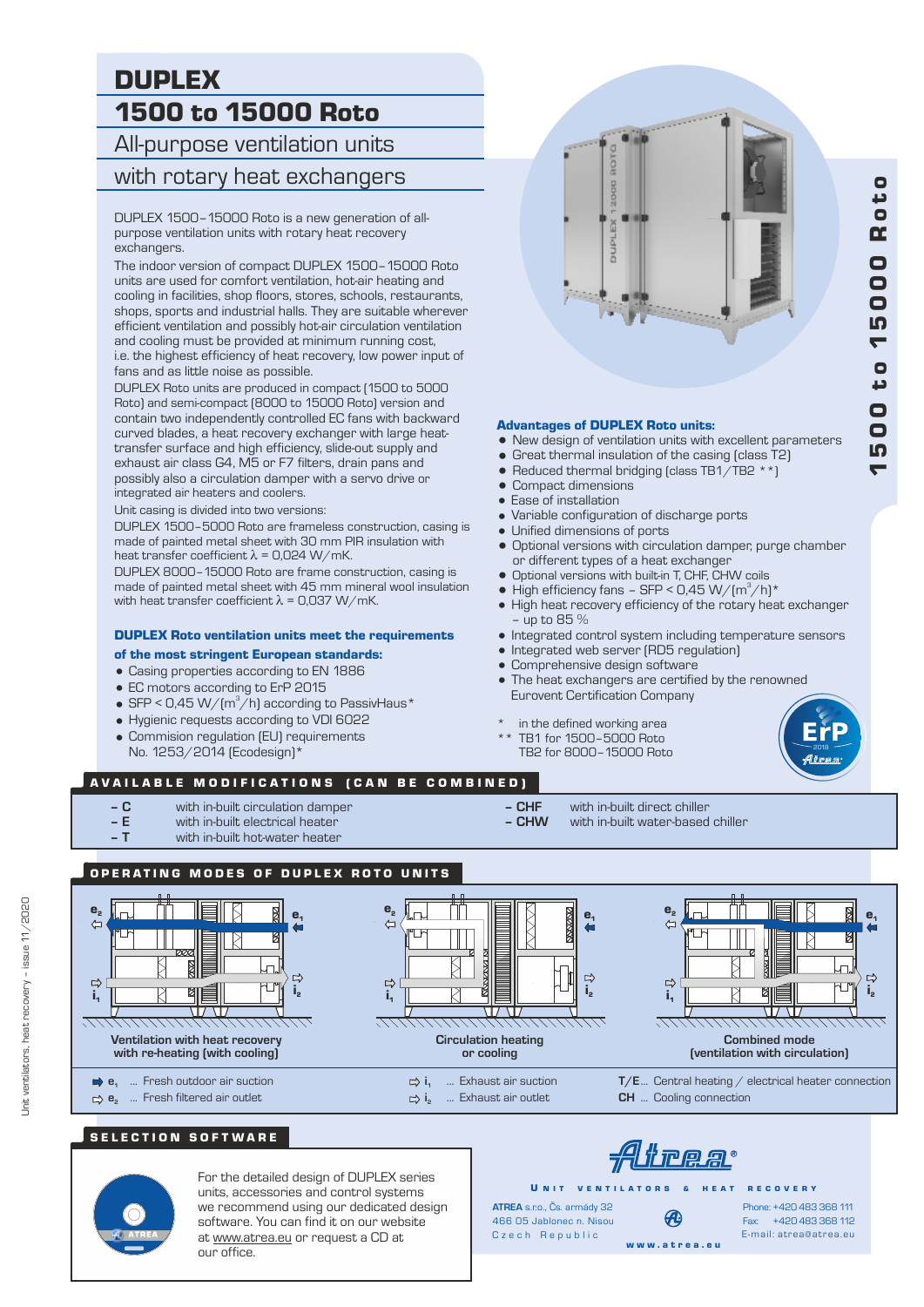# PERFORMANCE GRAPHS

#### **BASIC PARAMETERS**

| <b>DUPLEX Roto</b>                                                                                              |                  | 1500                                   | 2500    | 4000    | 5000    | 8000              | 12000       | 15000             |
|-----------------------------------------------------------------------------------------------------------------|------------------|----------------------------------------|---------|---------|---------|-------------------|-------------|-------------------|
| Supply air - max. $1$                                                                                           | $m3h-1$          | 550                                    | 2750    | 4600    | 6600    | 11 200            | 14 100      | 16700             |
| Extraction air $-$ max. $1$                                                                                     | $m3h-1$          | 500                                    | 2700    | 4650    | 6650    | 11 100            | 14 000      | 16 600            |
| Max. nominal airflow according to ErP 2018 <sup>51</sup>                                                        | $m^3h^1$         | 1400                                   | 2400    | 4 200   | 5050    | 7600              | 9600        | 11 600            |
| Heat recovery efficiency <sup>2)</sup>                                                                          | $\%$             | up to 85 %                             |         |         |         |                   |             |                   |
| Number of versions and positions                                                                                | -                | see table "Mounting positions", page 4 |         |         |         |                   |             |                   |
| Weight <sup>3)</sup>                                                                                            | kg               | 345-390                                | 350-395 | 560-630 | 565-635 | 840-1050          | 1 130-1 350 | 330-1600          |
| Max. power input                                                                                                | kW               | 0,8                                    | 1.7     | 2,9     | 5.1     | 9,9               | 10.2        | 11,3              |
| Voltage                                                                                                         | $\vee$           | 230                                    | 230     | 400     | 400     | 400               | 400         | 400               |
| Frequency                                                                                                       | Hz               |                                        |         |         | 50      |                   |             |                   |
| Revolutions - max.                                                                                              | min <sup>1</sup> | 3 3 5 0                                | 2960    | 3000    | 2980    | 2570              | 2 130       | 1860              |
| Heating output $E$ low - max. $5$                                                                               | <b>kW</b>        | 4,2                                    | 4,2     | 7,2     | 7,2     |                   |             |                   |
| Heating output $E$ high - max. $5$                                                                              | kW               | 8,4                                    | 8,4     | 12,6    | 12,6    | $\qquad \qquad -$ |             | $\qquad \qquad -$ |
| Heating output $T - \text{max.}$ <sup>4)</sup>                                                                  | kW               | 17                                     | 55      | 42      | 50      | 70                | 100         | 120               |
| Cooling output CHW - max. 4)                                                                                    | <b>kW</b>        | 10                                     | 18      | 35      | 39      | 50                | 61          | 80                |
| Cooling output CHF - max. 4)                                                                                    | kW               | 17                                     | 24      | 36      | 40      | 47                | 60          | 85                |
| the contract of the contract of the contract of the contract of the contract of the contract of the contract of |                  |                                        | $21 -$  |         |         |                   |             |                   |

 $^{1)}$  Maximum flow rate through units at zero external pressure<br><sup>a)</sup> According to air volume

 $\sigma^{\rm (3)}_{\rm (1)}$  Depending on equipment<br> $\sigma^{\rm (4)}_{\rm (2)}$  Depending on register type, liquid and flow rates

<sup>5)</sup> For detailed information please use our DUPLEX selection software.

#### P E R F O R M A N C E S U M M A R Y



#### HE AT RECOVERY EFFICIENCY



#### HEATING AND COOLING PERFORMANCES

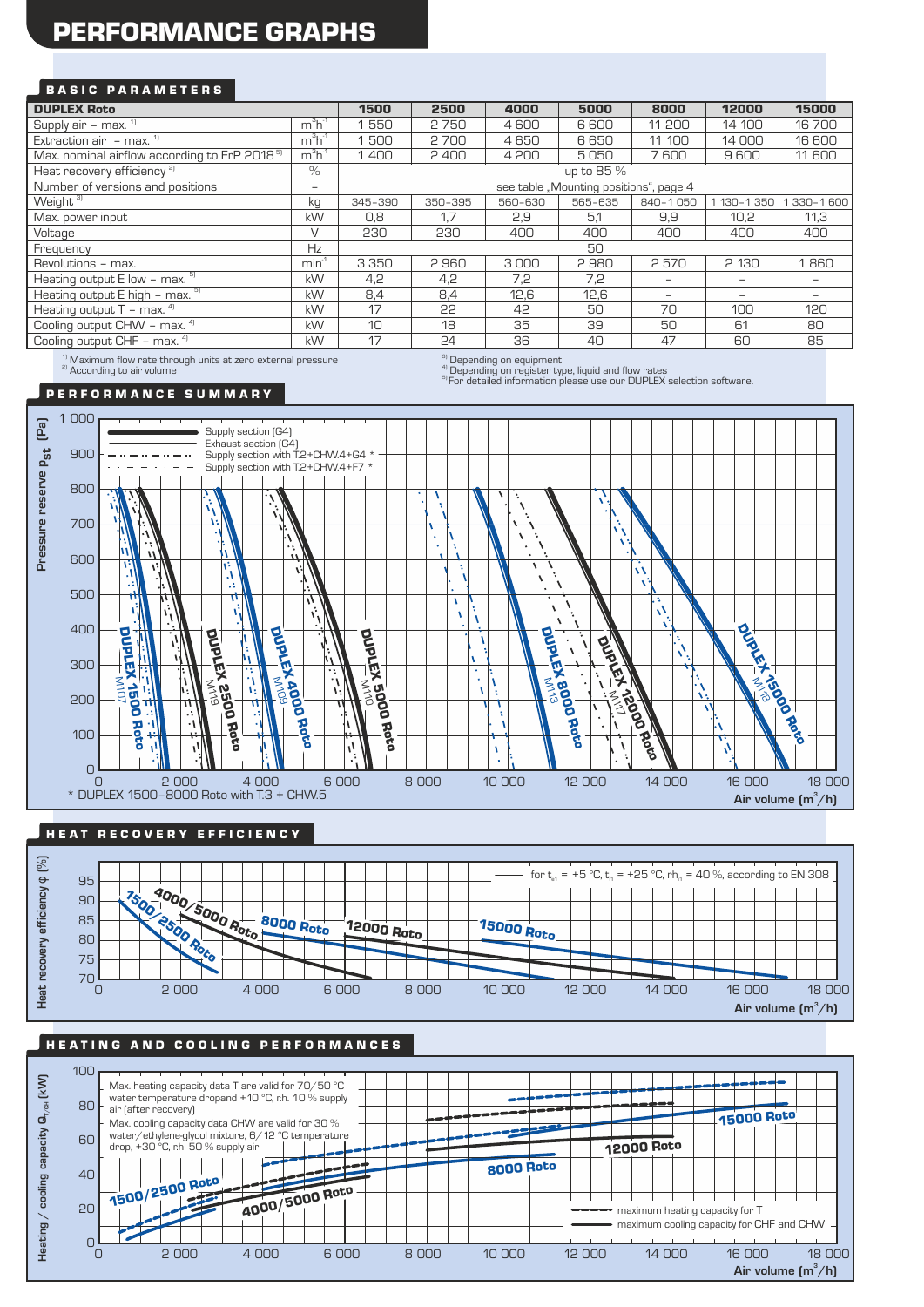# **DIMENSIONS**



(inlet, outlet)

S

गागेगाग

Port with flexible

Port with damper (inlet, outlet)

 $150$   $7 \times 1$   $7 \times 1150$ 

गागागा।

Port with damper and flexible flange<br>(inlet only)

7777777777

flange

alter. **alter** alter

गागागा।



Note: For detailed design and technical data we recommend using our dedicated selection software.

Y+R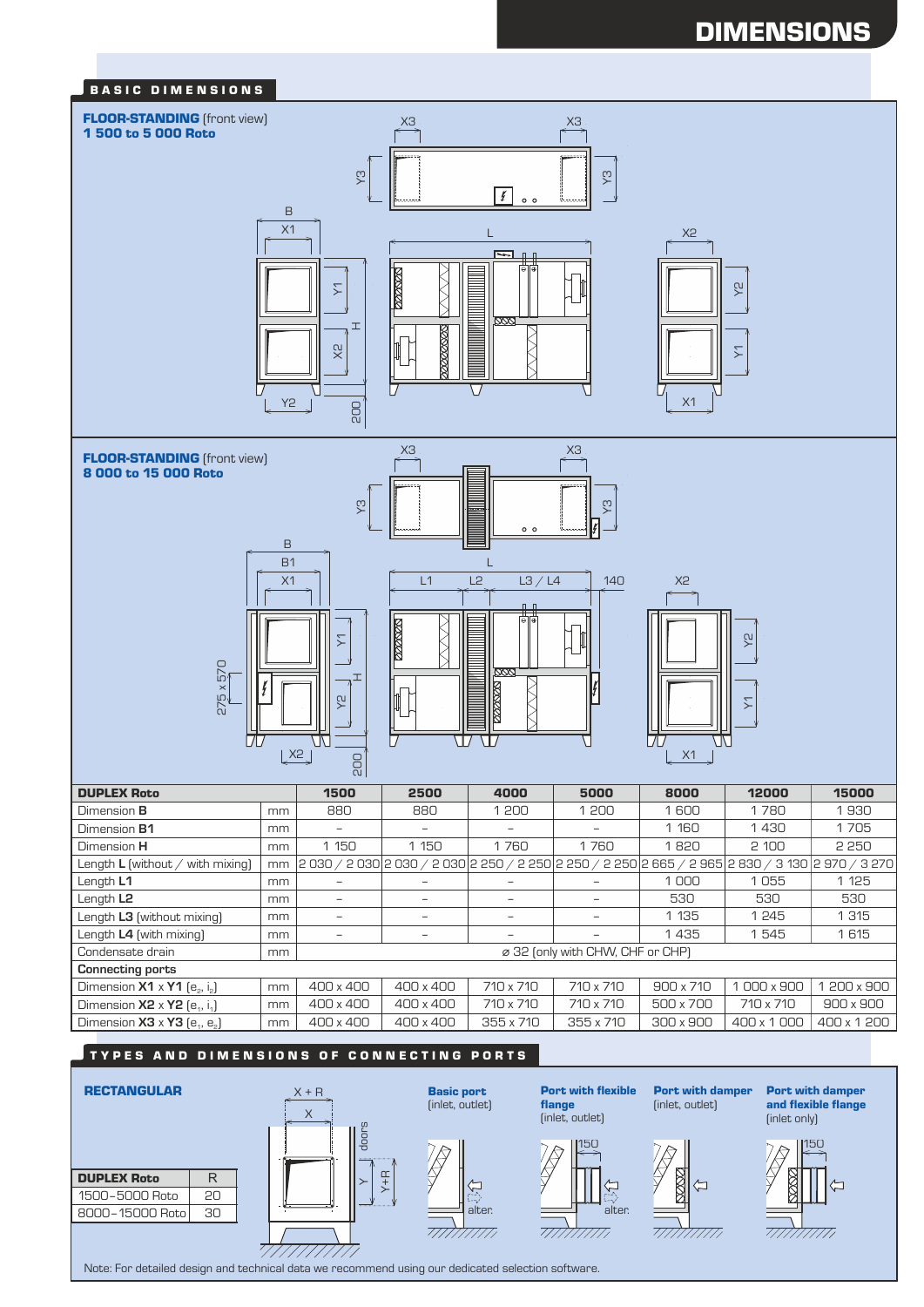### INSTALLATION VERSIONS AND CONNECTING PORTS

DUPLEX 1500 to 15000 Roto units are available in a range of versions to facilitate their installation in the machine room. This significantly increases options to install DUPLEX Roto units in cramped spaces.

Detailed drawings are shown in the summary table "Mounting positions".

DUPLEX Roto units are characterised by a wide range of accessories – the ports may be optionally fitted with flexible flanges and inlet ports may have shut-off dampers if required.

## MOUNTING POSITIONS



#### OTHER CONFIGURATIONS OF DUPLEX ROTO

ROOFTOP UNITS



For detailed information please see separate technical catalogues.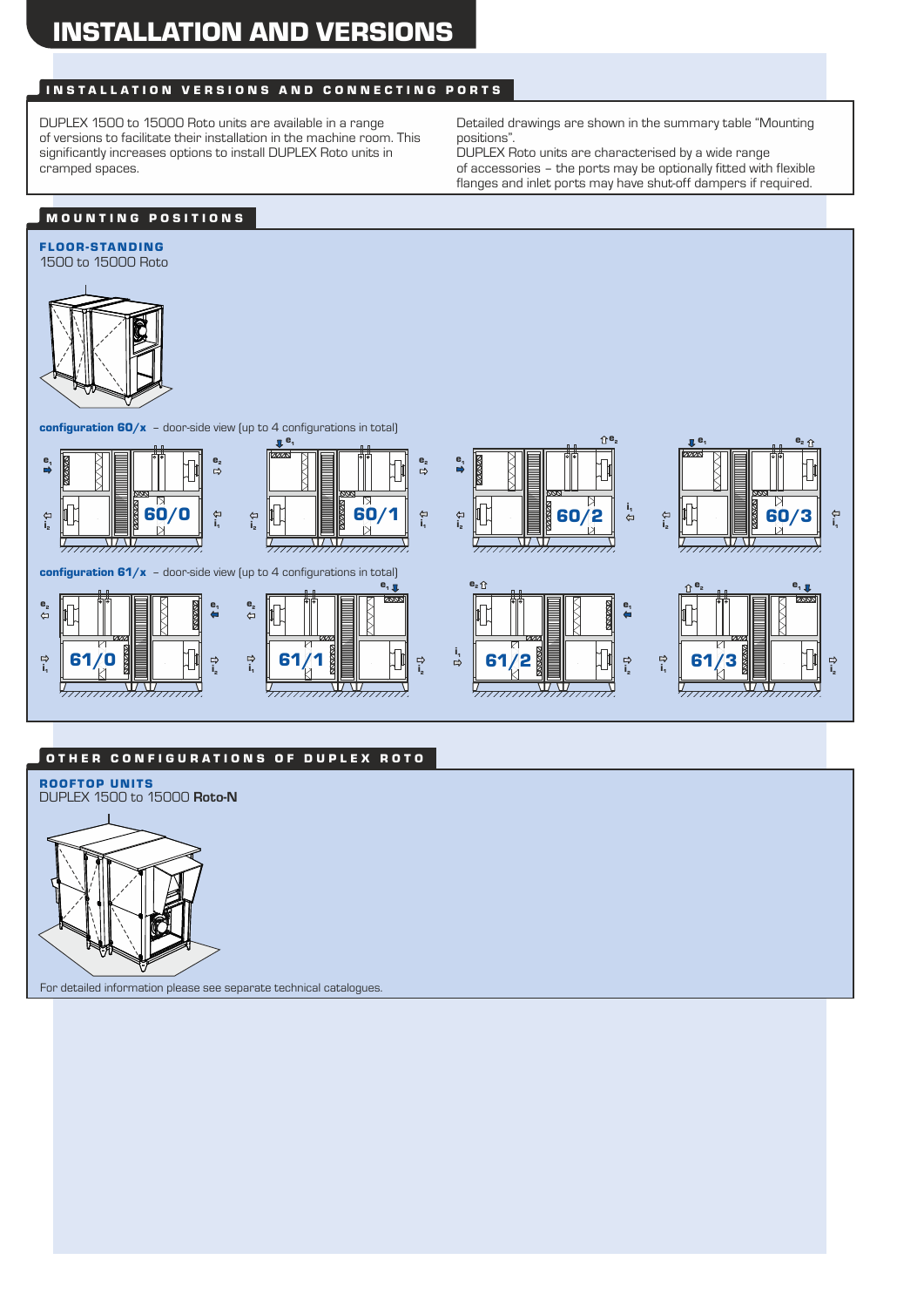# HANDLING SPACE

#### HANDLING SPACE

DUPLEX units must be installed with the prescribed handling space around the unit in mind.

Below the unit at least 150 mm must be left to install the DN 32 condensate drain line. This line must run through a U-bend at least 150 mm high into a sewer. This space is easily provided when the steel supporting feet supplied as standard are used. Handling space in front of the unit must be maintained for opening the front door, replacing filters and providing servicing and installation access to each unit part.

Each drawing shows the minimum handling space. In addition, each unit must have the minimum handling space of 600 mm from the side of the control system electric switchboard according to CSN.

Units with a heating or cooling control manifold must have free space from the side of the manifold, too.

#### Handling space in front of the door **Handling space for accessories**

#### Floor-standing horizontal

1500–5000 Roto 8000–15000 Roto



777777777777777777



min.

<del>77777777777777777777</del>



1500–5000 Roto

Control manifolds



140 **min. 600** 

8000–15000 Roto

Control modules

Control manifolds ,,,,,,,,,,,,,,,,,,,,,, RE-TPO4 / RE-TPO3  $\frac{1}{2}$   $\frac{1}{6}$   $\frac{1}{6}$ R-CHW ÚT≄**⊏** 20<br>20 <del>7,,,,,,,,,,,,,,,,,,,,</del>

| vpe               | standard doors <b>T</b> (mm) |
|-------------------|------------------------------|
| DUPLEX 1500 Roto  | 1030                         |
| DUPLEX 2500 Roto  | 1 $\cap$ 30                  |
| DUPLEX 4000 Roto  | 1 200                        |
| DUPLEX 5000 Roto  | 1 200                        |
| DUPLEX 8000 Roto  | $1$ 600                      |
| DUPLEX 12000 Roto | 1 $R0$                       |
| DUPLEX 15000 Roto | s uuu                        |

#### ACOUSTIC POWER LW AND ACOUSTIC PRESSURE L

| <b>Type</b>       | <b>Working point</b>                 |          |          | <b>Acoustic power L. [dB(A)]</b> | Acoustic pressure $L_{n3}$ [dB(A)] |      |                    |
|-------------------|--------------------------------------|----------|----------|----------------------------------|------------------------------------|------|--------------------|
|                   |                                      | inlet e. | inlet i. | outlet e <sub>2</sub>            | outlet i <sub>2</sub>              | unit | at distance of 3 m |
| DUPLEX 1500 Roto  | 1300 m <sup>3</sup> /h (200 Pa)      | 63       | 62       | 81                               | 81                                 | 54   | 34                 |
| DUPLEX 2500 Roto  | 2300 $m^3/h$ (200 Pa)                | 68       | 68       | 83                               | 83                                 | 61   | 40                 |
| DUPLEX 4000 Roto  | 3500 $m^3/h$ [200 Pa]                | 69       | 69       | 87                               | 87                                 | 68   | 48                 |
| DUPLEX 5000 Roto  | 5000 $m^3/h$ (200 Pa)                | 67       | 66       | 91                               | 91                                 | 65   | 45                 |
| DUPLEX 8000 Roto  | 8000 m <sup>3</sup> /h (200 Pa)      | 81       | 81       | 97                               | 96                                 | 76   | 56                 |
| DUPLEX 12000 Roto | 10000 m <sup>3</sup> /h (200 Pa)     | 80       | 80       | 99                               | 99                                 | 69   | 49                 |
| DUPLEX 15000 Roto | 15000 $\text{m}^3/\text{h}$ (200 Pa) | 81       | 81       | 97                               | 97                                 | 72   | 52                 |

Note: for detailed accoustic parameters we recommend using our specialized selection software.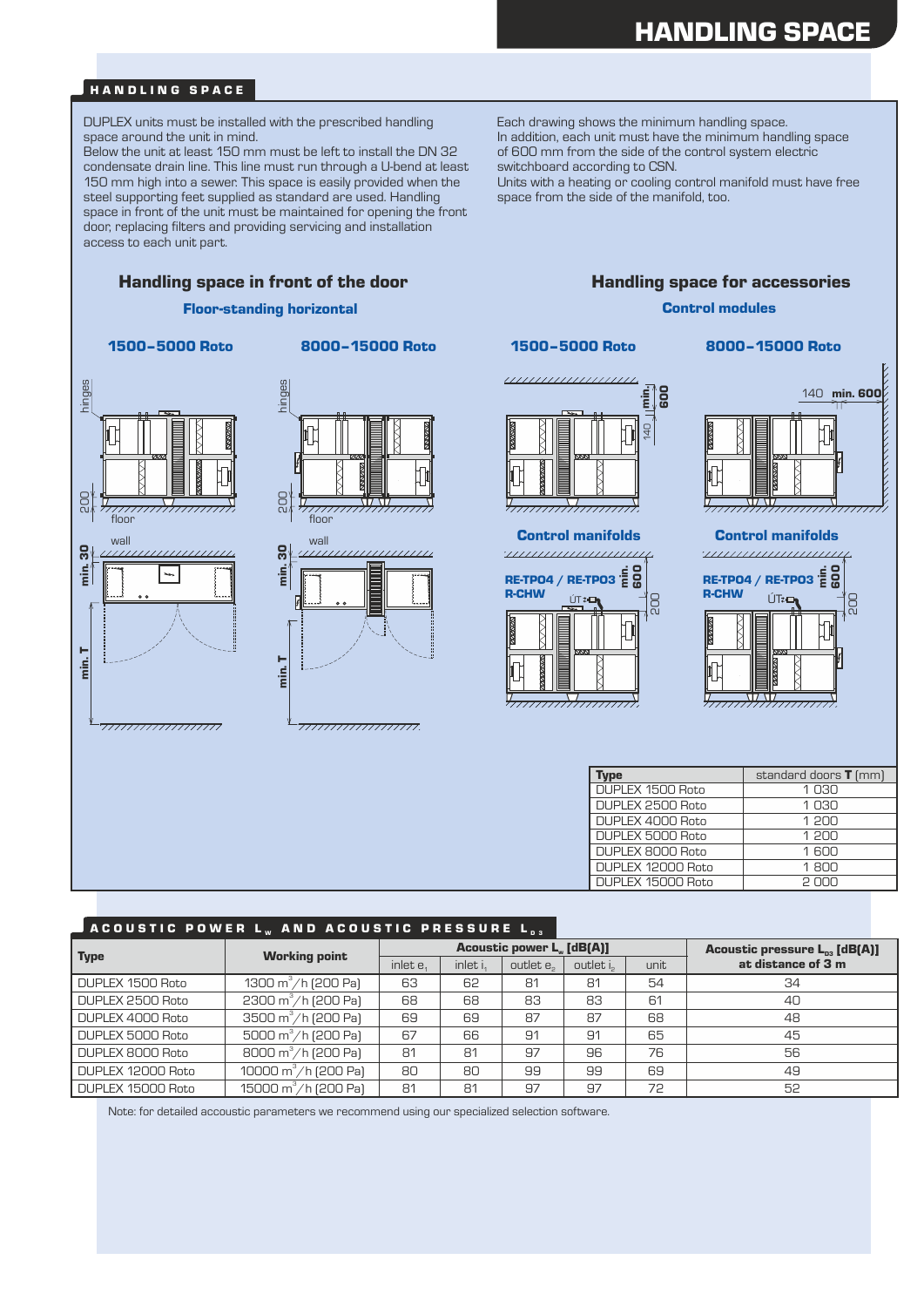# MODIFICATIONS

#### DUPLEX ROTO - BASIC UNIT



#### **Basic configuration DUPLEX 1500–5000 Roto**

The compact unit consists of supply and exhaust fans with free-running impellers, removable rotary heat recovery exchanger, removable supply and exhaust air class G4 (alter. M5 or F7) filters. A front door enables easy access to all built-in components and filters.

#### **DUPLEX 8000–15000 Roto**

The unit consists of 3 separate sections:

- 1 supply centrifugal fans with electric motors in anti-vibration mounting, removable supply filter G4, M5 or F7
- 2 rotary heat exchanger with an electric motor, a belt pulley and a belt
- A front door enables easy access to all built-in components and filters. 3 – exhaust centrifugal fans with electric motors in anti-vibration mounting, removable exhaust filter G4, M5 or F7
- The units meet requirement in accordance with Commision regulation (EU) No. 1253/2014 (Ecodesign) in the defined working area.



#### Fans

All units are equipped with high-efficiency EC fans (Ziehl Abegg) with free-running impellers and backward curved blades. Whole range of DUPLEX 1500 to 15000 Roto units fans meets the requirements of the European directive ErP 2015.

#### Heat exchanger

There are two types of exchanger drive: DUPLEX Roto are equipped with a thermal rotor made of aluminum with high efficiency – up to 85 %. The heat exchangers are certified by the Eurovent certification company.

- 
- 1) AC motor option only for 8000-15000 Roto units with "basic" control system (constant rotor revolutions mode).

(up to 85 %) together with humidity with an efficiency of up to 90 %.

Optionally it is possible to select from following features:

2) Stepper motor - option for "basic" and "RD5" control (rotor revolutions are controlled by 0-10 V signal input).

#### DUPLEX ROTO - MODIFICATION DESCRIPTION



## Purge chamber

Hygroscopic rotor

**Rotary heat exchanger** 

The purpose of the purge chamber is to allow some of the supply air to get through the rotor into the exhaust air stream. In this way the rotor channels are purged, which considerably reduces the risk of contaminating the supply air.

The hygroscopic rotor is wound from aluminium foil with a special hygroscopic layer allowing the transfer of heat

#### **Labyrinth sealing**

This special type of sealing minimizes the leakage values. Available only for 8000–15000 Roto units.



#### Mixing damper ("C")

The mixing damper is used to mix exhaust and supply air. Circulation valve consists of an opposed-blade damper and actuator. It is fitted next to the recovery core inside the unit. It increases the size of the unit (see chapter Dimensions). **Important:**

For DUPLEX 8000–15000 Roto units increases the mixing damper dimensions of the unit (see chapter "Dimensions").



#### Hot water heating coil ("T") The state of the state of the state of the state of the state of the state of the state of the state of the state of the state of the state of the state of the state of the state of the state o

Built-in water-to-air two-, three- or five-row heating coil; made of copper pipes and aluminum fins. Designed for systems up to 110 °C and 1,0 MPa. The coil is standardly equipped with flexible connection and a steam-gas capillary thermostat for freeze protection. Units in modification T (with heating coil) must be equipped with  $e_1$ supply air shutoff damper; an actuator with spring-return function is recommended. A coil hydraulic kitfor heating capacity control of RE-TPO4 or RE-TPO3 type can be supplied with the coil upon request.



#### Electric heating coil ("E")

Integrated electric heating coils consist of PTC (Positive Temperature Coefficient) cells; they are generally used to heat up supply air. By default, electric heating coils always include protective thermostats (operational as well as emergency with manual reset) and regulation module KM featuring power switching elements with so called "zero" switching function (SSR). Built-in electric heating coils are offered in the 1500–5000 Roto units in two power options (basic and powerful). For more information please refer to the selection software DUPLEX.



#### Direct expansion (DX) coil ("CHF")

A built-in coil made of copper pipes and aluminum fins, including a condensate drain with individual condensate drainage and a pressure switch for freeze alarm. Three- or four-row coils with various evaporate temperature are chosen depending on capacity required, refrigerant type and air parameters. Optionally it is possible to deliver double-circuit evaporator in division 1:1 or 1:2, or completely atypical with needed capacity.



#### Chilled water cooling coil ("CHW")

A built-in coil made of copper pipes and aluminum fins, including a condensate pan with individual condensate drainage. Threeor five-row coils are chosen depending on capacity required, cooling medium type and air parameters. The cooling coil can be equipped with the R-CHW2 or R-CHW3 hydraulic kit on request.

#### E.x

Me.xxx; Mi.xxx

DUPLEX xxxx ROTO

R.x

R.x

R.E

R.xP

R.xL

C.x



CHW.x

CHF.x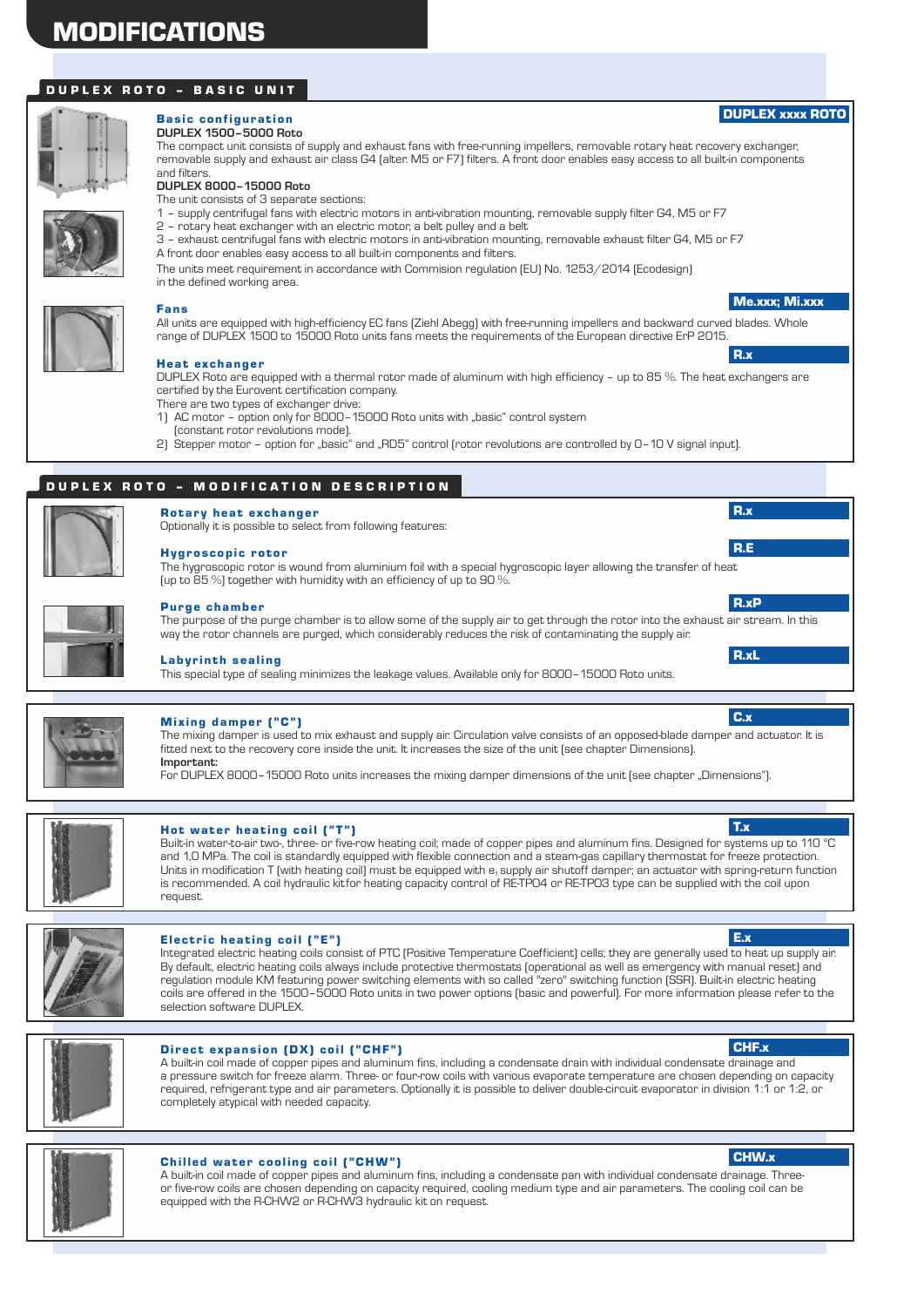# ACCESSORIES

Fe.xxx; Fi.xxx

R-CHW.x

#### OTHER OPTIONAL ACCESSORIES (BASIC OVERVIEW)

#### Shutoff damper  $e_1$ ; i<sub>1</sub> Ke.xxx; Ki.xxx

Shutoff dampers standardly fitted with BELIMO actuators are located in the air inlet port. The following damper types are available:

- -- **fresh air dampers e** , **i** mandatory for **<sup>1</sup> <sup>1</sup>** C modification (with mixing damper)
- -- **fresh air damper e** mandatory for **<sup>1</sup>**

Its function is to control heating capacity of a heating coil. It consists of a three-speed pump, two globe shutoff valves and connection pipes. Further equipment depends on the type:

- T modification (with heating coil)
- -- **exhaust air damper i<sup>1</sup>**

hydraulic kit

Heating coil

#### RE-TPO.x

#### hydraulic kit Cooling coil

accumulated.

**Air filtration** 

Its function is to control cooling capacity of a chilled-water cooling coil. It always consists of two globe shutoff valves and connection pipes. Further equipment depends on the type: **– R-CHW3** – three-way mixing valve with

All DUPLEX Roto units can be equipped with supply or exhaust air filtration of M5 or F7 class instead of standard G4 class. Pressure drop of the filter is then 50 to 150 Pa (clean filter) depending on air flow rate, unit type and dirt

- an actuator
- **R**-**CHW2** throttling valve with an actuator for digital control system

FK.x



**Tube manometers** MFF

Delivery of diassembled unit All units can be delivered dismantled on request. The unit is to be assembled by rivets and bolts directly on site, therefore the unit can be installed in inaccessible location.

– **RE-TPO3** – three-way mixing valve with an actuator for digital control system

– **RE-TPO4** – four-way mixing valve with an actuator for digital control system

Accessory for filters for simple view of current pressure drop.



#### **Spare filters**

Replacement filter cartridges in different sizes based on the unit type. Available in G4, M5 and F7 filtration class (only for 8000–15000 Roto units).



#### Flex ible **connections**

Round and rectangular ports can be equipped with flexible connections upon request.



#### **Electric heating coil** EPO-V

(EPO-V) Separately supplied heating coil to be fitted into the duct. Capacities and diameters can be found in respective catalogue sheets.



TPO

Hot water heating coil (TPO) Separately supplied coil for installation into

It is suitable for cramped locations, where it is impossible to put the coil inside the unit, as well as for rooftop units. round duct. The coil is standardly equipment with the steamgas capillary thermostat.

Capacities and diameters can be found in respective catalogue sheets.



#### CF.XXX

Manometers reading fan pressure together with controls, enables intelligent fan control of preselected airflow. This accessory assumes the unit is equipped with RD5 digital control. Using a second manometer (optional accessory) in the supply air duct enables the user to control constant pressure in the supply duct. and pressure

#### **Hingeless doors**

Constant air flow

When needed it is possible to deliver door without standard hinges – than necessary manipulation space is reduced.

#### EPO-V

(EPO-V) EPO-V electric heating coils to provide the antifreeze protection of the heat recovery exchanger when equal-pressure ventilation is continuously required. It is installed inside a duct on the outdoor supply air side of the unit  $[e_1]$ . Control is provided through the DUPLEX RD5 unit control system.

Electric preheaters